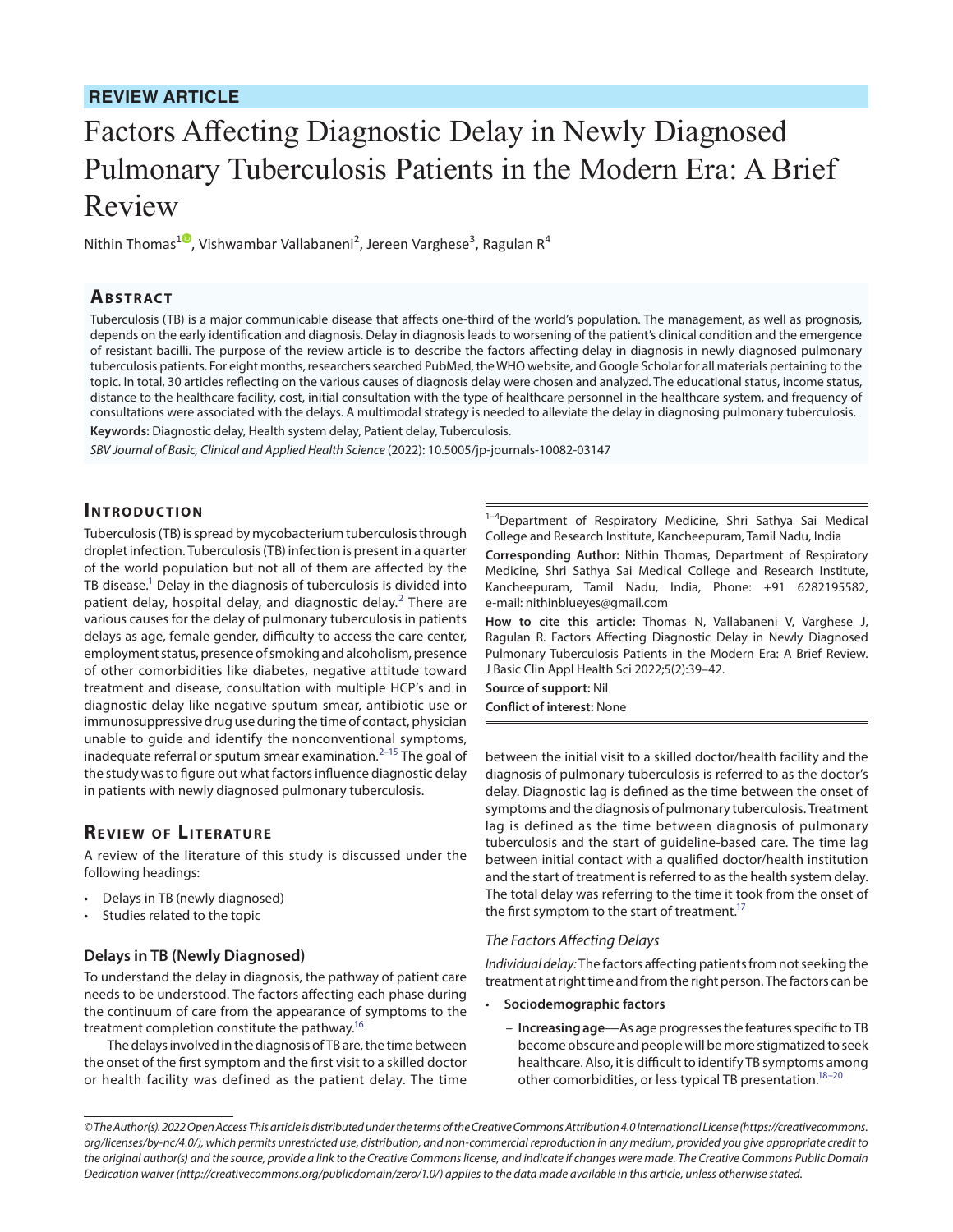- **Female gender**—Females are ostracized more in the house hold and are described as being more isolated, suffering from psychological consequences, dread of divorce, losing marriages, or having bargained marital chances for their children. Furthermore, due to stigma, women are more likely to conceal their illness or delay obtaining treatment. Limited knowledge and health-seeking also attribute more toward delay.[21](#page-2-6)
- **Physical**—Proximity, travel constraints, and/or access to TB treatment facilities are all factors to consider.<sup>22-[24](#page-3-0)</sup>
- **Stigma**—Men described stigma in the job, community, and marital prospects, whereas women described stigma among family members, as well as psychosocial issues, feelings of loneliness, and a lack of good family care. $25-27$  $25-27$
- **Health literacy**—Knowledge and education about tuberculosis.<sup>[28](#page-3-3)[,29](#page-3-4)</sup>

#### **Studies Related to the Topic**

In 2000, Johansson et al. came to the conclusion that there are three key variables that cause delays in seeking medical help. First and foremost, TB stigma appeared to be mediated by disbelief and nondisclosure of diagnosis of the disease, resulting in a delay in seeking medical help—a trend identified particularly in women. Second, subjects who were afraid of high individual costs for therapy or avoided going to public health facilities altogether, especially among men, and third, hospital facilities, particularly at the community level, did not meet people's expectations of efficient and effective healthcare services in areas such as infrastructure and human skill.<sup>[30](#page-3-5)</sup>

Golub et al. in 2005 found that 25% of patients with smears positive for AFB and 45% of all TB patients in Maryland remained undiagnosed 30 days after first contacting a physician whereas 16% remained undiagnosed 90 days after their first healthcare visit. Of the 158 patients that visited a healthcare provider an average of 2.6 times before being diagnosed with TB, and of 398 healthcare visits made by symptomatic patients in this cohort, only 40% resulted in a TB diagnosis. $31$ 

In 2006, Tobgay et al. conducted research to determine the factors that influence the time between the onset of symptoms and the first consult to a treatment center (patient delay), as well as the time between a patient's first visit to a medical center and the diagnosis of TB disease (health system delay). The median delays for patients and health systems were 21 and 7 days, respectively. Patient delays of more than 30 days were reported by 17% of participants, and health system delays of more than 7 days were recorded by 49%. Patient delays were linked to self-medication, using government doctors as first contacts, using traditional healers, and treatment costs. The initial encounter with private providers and the expense of therapy were both significant factors in healthcare delays. $32$ 

Cambanis et al. in a 2007 study in Cameroon, Cambanis et al. found that TB stigma was an important predictor of delays of more than 4 weeks, but the association disappeared with multivariate adjustment.<sup>[33](#page-3-8)</sup>

In 2008, Lacroix et al. conducted a study to characterize respiratory tuberculosis diagnosis delays, as well as to discover the features of patients and factors related to longer diagnosis delays, as well as the outcomes of these delays. The average time between diagnosis and treatment was 92.2 days. A longer diagnosis delay was linked to weight reduction and/or non-specific generalized discomfort.[34](#page-3-9)

In 2008, Gosoinu et al. conducted a study to determine the time between the onset of symptoms and the diagnosis of tuberculosis in men and women, as well as to quantify sociocultural and genderrelated characteristics of sickness explaining the diagnostic delay. The research looked at TB control programs in Bangladesh, India, and Malawi. India had the longest median time between the onset of symptoms and diagnosis, while Malawi had the lowest. Delay was linked to female sex (Bangladesh) and being a homemaker (Malawi). Nonspecific symptoms such as chest discomfort (Bangladesh) and shortness of breath (Malawi) were also noteworthy. In India, the cough was associated with early detection of tuberculosis.

Machado et al. in 2011 did a study to estimate the overall period elapsed amid symptom beginning and analysis of pulmonary tuberculosis (delay from patient side plus delay in healthcare system) and to analyze the factors related to delayed diagnosis. From the onset of symptoms until diagnosis, the median period was 68 days. The median delay on the patient's part was 30 days, and also the median delay on the healthcare service's side was 21 days (from the earliest medical visit to analysis). The variables considerably related to patient delay were female gender, cough, and unemployment, whereas only the female gender was suggestively linked with healthcare system delay in healthcare system.<sup>[35](#page-3-10)</sup>

In 2012, Belay et al. published a study that looked at how long it took for TB to be diagnosed and treated. Patients and the health system had 20 and 33.5 days of median measure delay, respectively. The typical treatment delay was 1 day, while the median total delay was 70.5 days. Self-treatment and the first visit to a nonformal health provider were found to be major factors in the patients' delay after further investigation. Having extrapulmonary tuberculosis (TB) and making an initial visit to a medical center, or a private health facility was also revealed to be major variables in the health system's delay.<sup>[36](#page-3-11)</sup>

Luisgnani et al. in 2013 did a study to calculate the aspects of persuading the patient and the health system delay in TB judgement in Angola. The median measure of the total time elapsed from the start of symptoms to judgement was 45 days. The median measure of patient delay was 30 days, and the median measure of healthcare system delay was 7 days. Primary education and initial contact health center contradictory from the DOTS center were noteworthy predictors for the delay in patient >4 weeks. Living in a suburban area, having a delaying time in the center for more than 1 hour, and the initial contact health center contradictory from the DOTS center were factors persuading the delay in the system.<sup>[4](#page-2-8)</sup>

Yimer et al. conducted a study in 2014 to examine the length of respondents' delays and analyze characteristics such as subject, health systems, and total delays. The median time of delay for patients was 21 days, the median time of delay for health systems was 27 days, and the total length of delay was 60 days. In comparison to patients in metropolitan regions, those in rural areas reported a threefold increase in delay. When compared to extrapulmonary TB cases, the majority of pulmonary cases were less likely to delay seeking treatment. In comparison to individuals who consulted hospitals first, those who sought medical clinics, private facilities, and health posts were more likely to experience a surge in health system delays.<sup>[37](#page-3-12)</sup>

In a study published in 2015 by Osei et al., the median overall delay in identifying new TB patients was 104 days. The median patient wait time was 59 days, and also the average wait time for healthcare services was 45 days. Not having medical insurance and having a negative perception of the patient were both significant

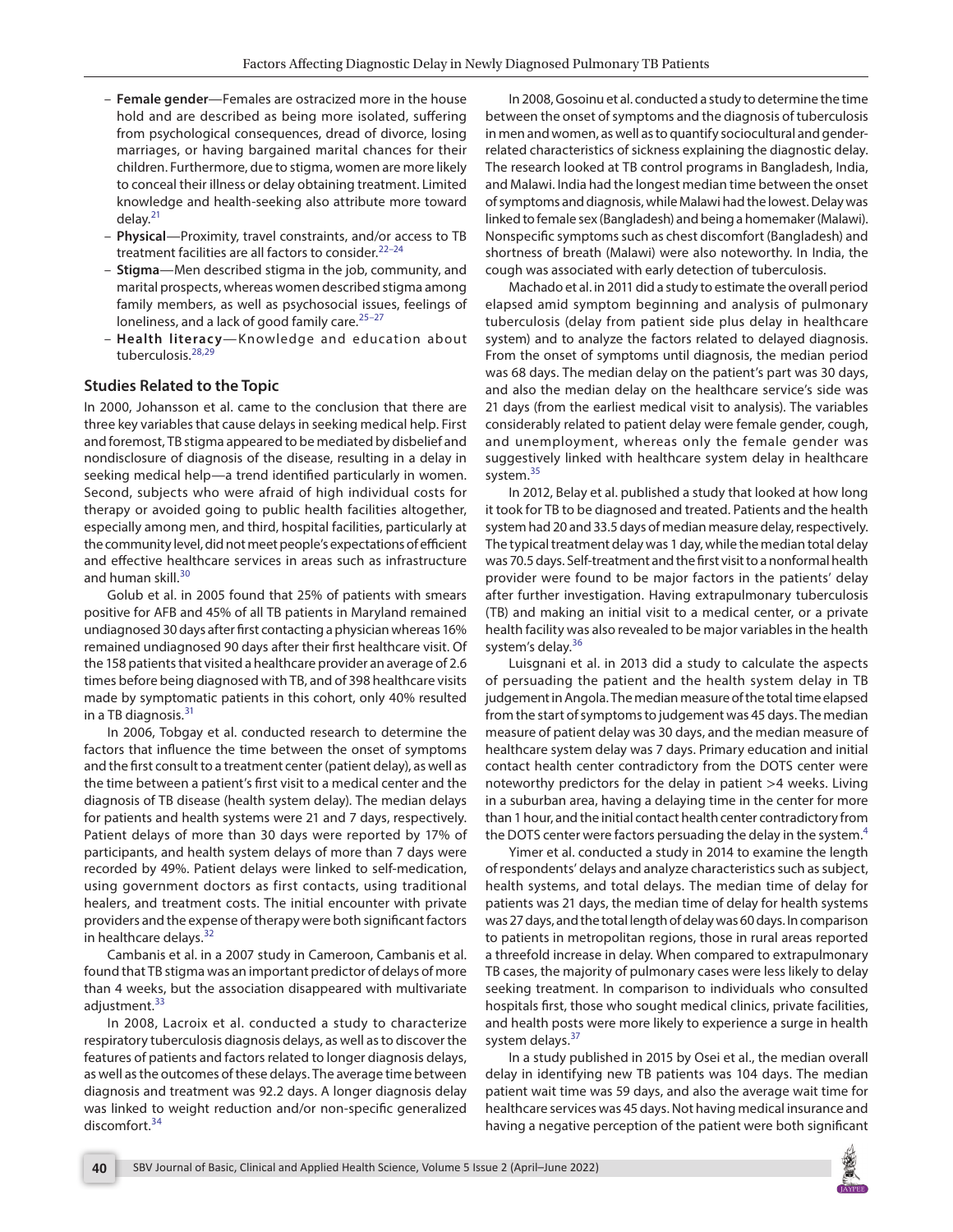predictors of a long wait time. Multiple healthcare contacts after indications and symptoms were linked to a longer wait for healthcare services.<sup>[38](#page-3-13)</sup>

In 2015, Cai et al. conducted a study in Asia to investigate factors linked to patient and provider delays in TB diagnosis and treatment. Patient delay was consistently linked to joblessness, limited wage, hemoptysis, and abnormal sputum smears. Consultation in a government hospital was also linked to provider delays.<sup>[39](#page-3-14)</sup>

In 2017, Bogale et al. discovered that the average overall delay (in days) between tuberculosis diagnosis and treatment initiation was 41.6 days. The typical patient wait time was 33.9 days, whereas the median medical system wait time was 5 days. The total time it took to diagnose and cure tuberculosis was shorter among HIVpositive persons. Rural residents had a long patient wait time, while higher household income was linked to a shorter wait time. The use of multiple healthcare practitioners and pursuing initial care from primary-level healthcare facilities were both positively associated with health system delay.<sup>[40](#page-3-15)</sup>

In 2012, Hussen et al. discovered that the patient's gender, individualized stigma, reading level, and family size all played a role in the total delay. Furthermore, patients' understanding and awareness of tuberculosis are still lacking.<sup>[41](#page-3-16)</sup>

In a study published in 2019, Christian et al. discovered that the deficiency of consultation for coughs lasting more than 2 weeks suggests that case-finding should be improved. These insights on the health-seeking activity should help policymakers create TB screening and effective case-finding strategies that are tailored to the features of chronic cough sufferers who do not seek medical attention.<sup>[42](#page-3-17)</sup>

## **CONCLUSION**

In this study, 94 (81.7%), 69 (60%) and 100 (87%) subjects had patient, health system, and diagnostic delays, respectively. In the study, most of the subjects had diagnostic delays followed by patient and health system delays. The educational status, income status, distance to a healthcare facility, cost, initial consultation with the type of healthcare personnel in the healthcare system, and frequency of consultations were associated with the delays.

## **ORCID**

*Nithin Thoma[s](https://orcid.org/0000-0002-8347-9509)* https://orcid.org/0000-0002-8347-9509

## **Re f e r e n c e s**

- 1. World Health Organization. Tuberculosis–Key Facts; 2021. Available from: https://www.who.int/news-room/fact-sheets/detail/ tuberculosis [Last accessed on March 25, 2022].
- <span id="page-2-0"></span>2. Asres A, Jerene D, Deressa W. Delays to anti-tuberculosis treatment intiation among cases on directly observed treatment short course in districts of southwestern Ethiopia: a cross sectional study. BMC Infect Dis 2019;19:481. DOI: 10.1186/s12879-019-4089-x.
- 3. Okur E, Yilmaz A, Saygi A, Selvi A, Süngün F, Oztürk E, et al. Patterns of delays in diagnosis amongst patients with smear-positive pulmonary tuberculosis at a teaching hospital in Turkey. Clin Microbiol Infect 2006;12(1):90–92. DOI: 10.1111/j.1469-0691.2005.01302.x.
- <span id="page-2-8"></span>4. Segagni Lusignani L, Quaglio G, Atzori A, Nsuka J, Grainger R, Palma Mda C, et al. Factors associated with patient and health care system delay in diagnosis for tuberculosis in the province of Luanda, Angola. BMC Infect Dis 2013;13(1):168. DOI: 10.1186/1471-2334-13-168.
- 5. Shu W, Chen W, Zhu S, Hou Y, Mei J, Bai L, et al. Factors causing delay of access to tuberculosis diagnosis among new, active tuberculosis patients: a prospective cohort study. Asia Pac J Public Health 2014;26(1):33–41. DOI: 10.1177/1010539513502523.
- 6. Alves J, Mendonça D, Correia A, Duarte R. Causes of delay in the diagnosis of pulmonary tuberculosis. Eur Respir J 2011;38:p2575.
- 7. Bojovic O, Medenica M, Zivkovic D, Rakocevic B, Trajkovic G, Kisic-Tepavcevic D, et al. Factors associated with patient and health system delays in diagnosis and treatment of tuberculosis in Montenegro, 2015–2016. PLoS One 2018;13:e0193997. DOI: 10.1371/journal. pone.0193997.
- 8. Awoke N, Dulo B, Wudneh F. Total delay in treatment of tuberculosis and associated factors among new pulmonary TB patients in selected health facilities of Gedeo Zone, Southern Ethiopia, 2017/18. Interdiscip Perspect Infect Dis 2019;2019:2154240. DOI: 10.1155/2019/2154240.
- 9. Getnet F, Demissie M, Worku A, Gobena T, Tschopp R, Girmachew M, et al. Delay in diagnosis of pulmonary tuberculosis increases the risk of pulmonary cavitation in pastoralist setting of Ethiopia. BMC Pulm Med 2019;19:201. DOI: 10.1186/s12890-019-0971-y.
- 10. Alavi SM, Bakhtiyariniya P, Albagi A. Factors associated with delay in diagnosis and treatment of pulmonary tuberculosis. Jundishapur J Microbiol 2015;8(3):e19238. DOI: 10.5812/jjm.19238.
- 11. Li Y, Ehiri J, Tang S, Li D, Bian Y, Lin H, et al. Factors associated with patient, and diagnostic delays in Chinese TB patients: a systematic review and meta-analysis. BMC Med 2013;11:156. DOI: 10.1186/1741- 7015-11-156.
- 12. Adenager GS, Alemseged F, Asefa H, Gebremedhin AT. Factors associated with treatment delay among pulmonary tuberculosis patients in public and private health facilities in Addis Ababa, Ethiopia. Tuberc Res Treat 2017;2017:5120841. DOI: 10.1155/2017/5120841.
- 13. Paramasivam S, Thomas B, Chandran P, Thayyil J, George B, Sivakumar CP. Diagnostic delay and associated factors among patients with pulmonary tuberculosis in Kerala. J Family Med Prim Care 2017;6(3):643–648. DOI: 10.4103/2249-4863.222052.
- 14. Seid A, Metaferia Y. Factors associated with treatment delay among newly diagnosed tuberculosis patients in Dessie city and surroundings, Northern Central Ethiopia: a cross-sectional study. BMC Public Health 2018;18(1):931. DOI: 10.1186/s12889-018-5823-9.
- <span id="page-2-1"></span>15. Lawn SD, Afful B, Acheampong JW. Pulmonary tuberculosis: diagnostic delay in Ghanaian adults. Int J Tuberc Lung Dis 1998;2(8):635–640. PMID: 9712277.
- <span id="page-2-2"></span>16. Mbuthia G, Olungah C, Ondicho T. Health-seeking pathway and factors leading to delays in tuberculosis diagnosis in West Pokot County, Kenya: a grounded theory study. PLoS One 2018;13(11):e0207995. DOI: 10.1371/journal.pone.0207995.
- <span id="page-2-3"></span>17. Bello S, Afolabi RF, Ajayi DT, Sharma T, Owoeye DO, Oduyoye O, et al. Empirical evidence of delays in diagnosis and treatment of pulmonary tuberculosis: systematic review and meta-regression analysis. BMC Public Health 2019;19(1):820. DOI: 10.1186/s12889-019-7026-4.
- <span id="page-2-4"></span>18. Saldana L, Abid M, McCarthy N, Hunter N, Inglis R, Anders K. Factors affecting delay in initiation of treatment of tuberculosis in the Thames Valley, UK. Public Health 2013;127:171–177. DOI: 10.1016/ j.puhe.2012.11.010.
- 19. Paynter S, Hayward A, Wilkinson P, Lozewicz S, Coker R. Patient and health service delays in initiating treatment for patients with pulmonary tuberculosis: retrospective cohort study. Int J Tuberc Lung Dis 2004;8(2):180–185. PMID: 15139446.
- <span id="page-2-5"></span>20. Loutet MG, Sinclair C, Whitehead N, Cosgrove C, Lalor MK, Thomas HL. Delay from symptom onset to treatment start among tuberculosis patients in England, 2012-2015. Epidemiol Infect 2018;146(12): 1511–1518. DOI: 10.1017/S095026881800167X.
- <span id="page-2-6"></span>21. Yang WT, Gounder CR, Akande T, De Neve JW, McIntire KN, Chandrasekhar A, et al. Barriers and delays in tuberculosis diagnosis and treatment services: does gender matter? Tuberc Res Treat 2014;2014:461935. DOI: 10.1155/2014/461935.
- <span id="page-2-7"></span>22. Zhang T, Liu X, Bromley H, Tang S. Perceptions of tuberculosis and health seeking behaviour in rural Inner Mongolia, China. Health Policy 2007;81(2–3):155–165. DOI: 10.1016/j.healthpol.2005.12.009.
- 23. Onifade DA, Bayer AM, Montoya R, Haro M, Alva J, Franco J, et al. Gender-related factors influencing tuberculosis control in shantytowns: a qualitative study. BMC Public Health 2010;10(1):1–11. DOI: 10.1186/1471-2458-10-381.